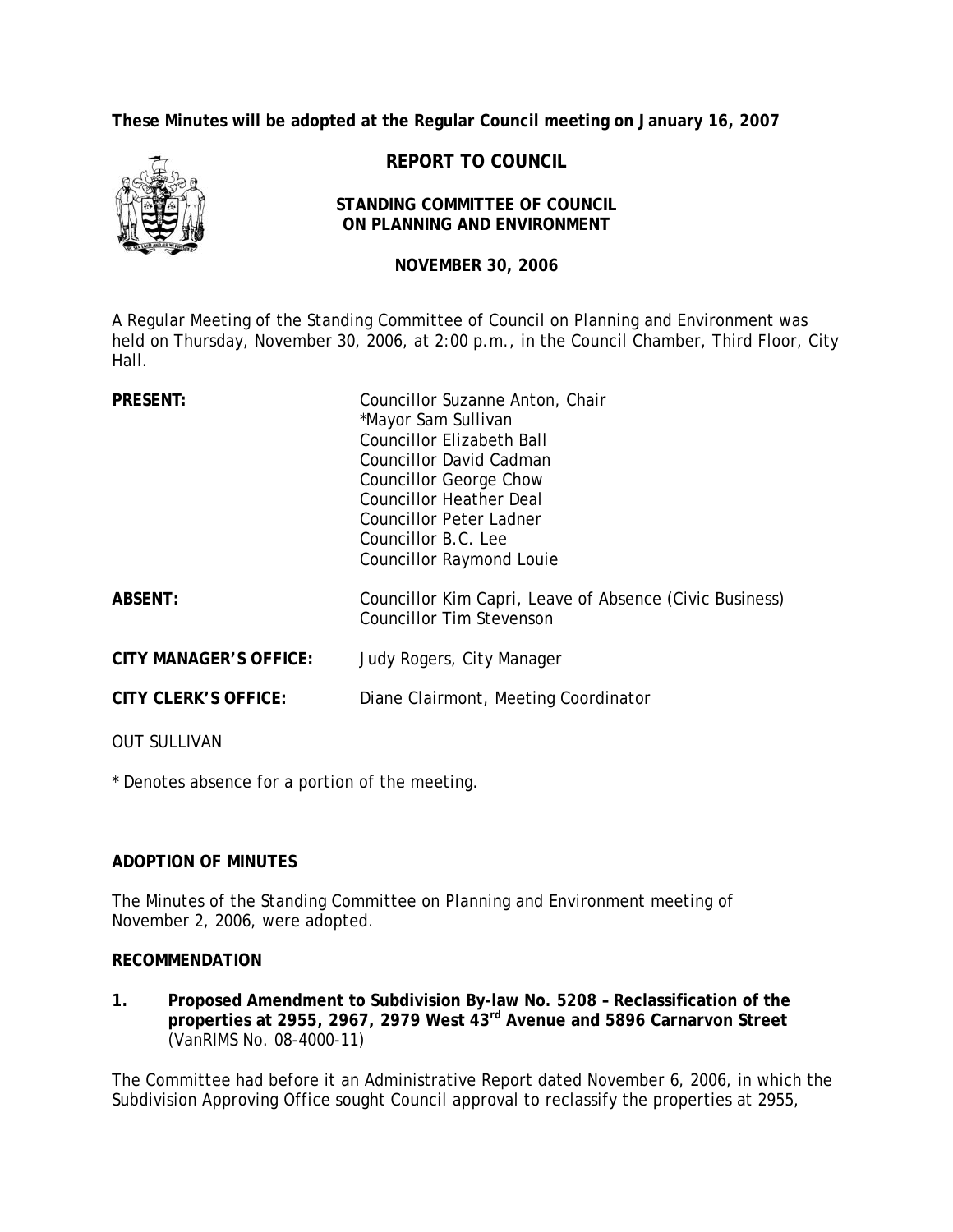2967, 2979 West 43rd Avenue and 5896 Carnarvon Street (Lots 37, 38, 39 and 40) from Category D to Category A for the purpose of subdivision. The General Manager of Community Services recommended approval.

Rick Scobie, Subdivision Approving Officer, reviewed the report, distributed an additional map (*on file)*,and responded to questions relating to specific lots/parcel widths, market changes, and reasons why there is no financial benefit to City as a result of subdivision.

Jennifer Tung, Applicant, spoke in favour of the recommendations (*material submitted – on file)*. Her comments included:

- affordability is a major housing challenge; allowing rezoning and enhancing effective land use is one step to alleviate this concern;
- increasing allowable density in established communities allows use of existing services and improves communities;
- effort will be made to preserve trees and create landscape to enhance neighbourhood;
- majority of lots on 2900 block West  $43<sup>rd</sup>$  Avenue are small lots; reclassification will result in more consistent subdivision pattern; and
- expressed concerns regarding intent/content of letter circulated by a neighbour.

Roland Haebler spoke in opposition to the recommendation. His comments included:

- Council has established pattern of making decisions based on community support and in this instance, application is not supported;
- notification area did not include properties on either side of street from applicant;
- circulated petition to many residents including applicant's neighbours; there was no coercion and none responded in support; and
- does not want to see character of area change.

Mr. Scobie responded to questions regarding the notification process.

MOVED by Councillor Ladner THAT the Committee recommend to Council

- A. THAT Council approve the application to reclassify the properties at 2955, 2967, 2979 West 43rd Avenue and 5896 Carnarvon Street from Category D to Category A of Schedule A, Table 1, of Subdivision By-law No. 5208.
- B. THAT Council amend the classification of the seven properties at 3019-3091 West 43<sup>rd</sup> Avenue and 5875 Carnarvon Street from Category D to Category A of Schedule A, Table 1, of Subdivision By-law No. 5208.
- C. THAT the Director of Legal Services be instructed to prepare the necessary by-law for enactment.

CARRIED UNANIMOUSLY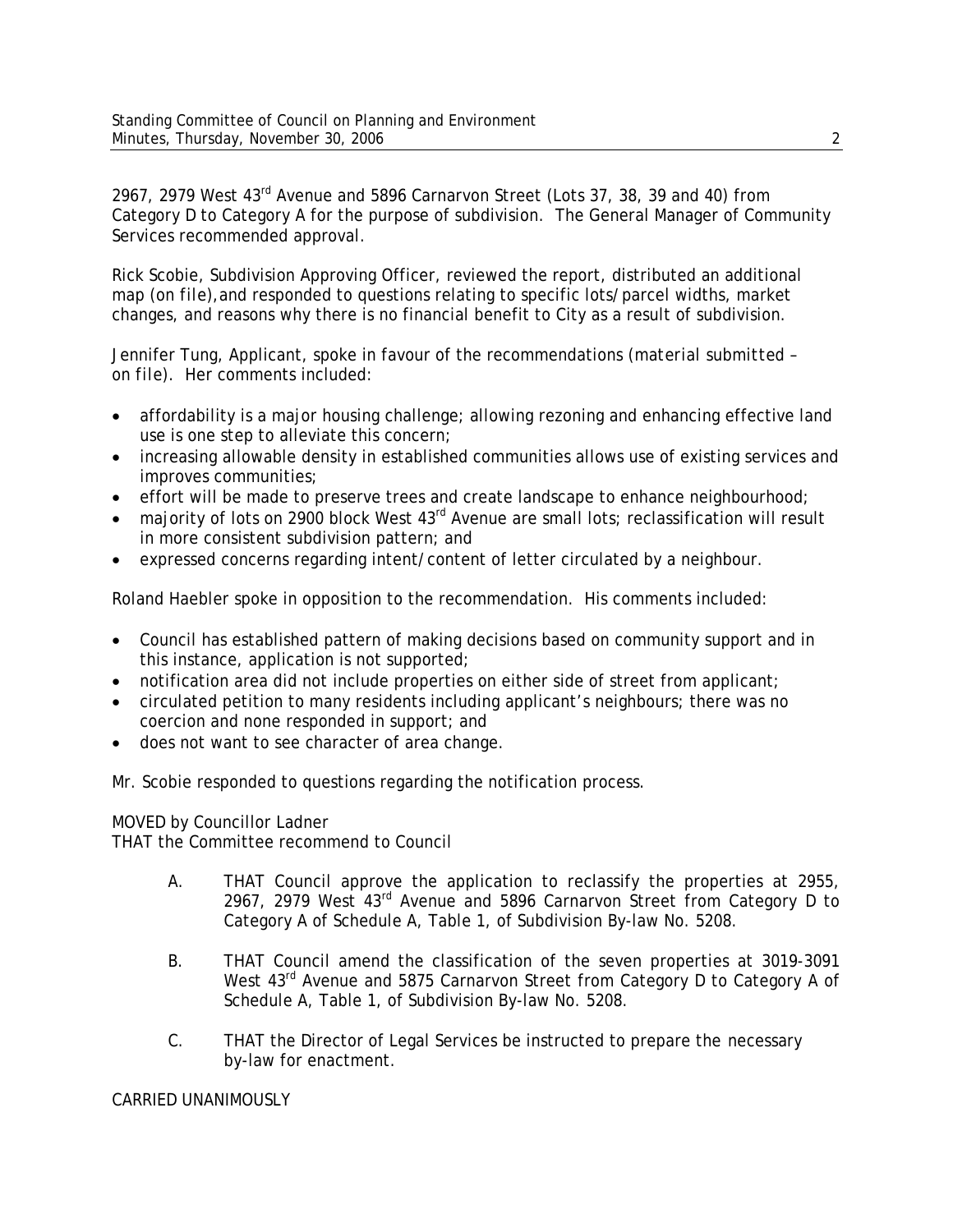(Mayor Sullivan not present for the vote)

**2. Xtract System Update, Bylaw Amendments and Civilian Position Reclassification**  (VanRIMS No. 08-4000-11)

The Committee had before it an Administrative Report dated October 27, 2006, in which the Chief Constable in consultation with the Chief License Inspector provided an update on the Xtract system and sought Council approval of amendments to the Secondhand Dealers and Pawnbrokers Bylaw No. 2807, and other changes. The Chief Constable and the General Manager of Community Services recommended approval.

Inspector Doug Fisher, Patrol Support, Vancouver Police Department (VPD), reviewed the report, and responded to questions relating to the rationale regarding secondhand store storage and hold periods, and pawnshop redeeming process/legalities.

The following spoke in opposition to the recommendations:

 Jim Murphy, AAA Pawnbrokers Arkady Draliuk, AAA Pawnbrokers

Speakers' comments included:

- noted discrepancy in Table 2 of October 27, 2006 report and the relevant table in October 20, 2005 report;
- VPD has advocated Xtract system to both UBCM and Provincial government; therefore should be equal partners in cost-sharing;
- insurance industry could be source of revenue to offset costs;
- approval of amendments will mean significant increase of overhead resulting from these changes, including personnel, fees; changes may determine if business stays open; and
- there has been no support from City of Vancouver when attempts made to expand services offered, e.g. cheque cashing.

The following expressed concern relating to specific aspects of the amendment and changes:

 Michael Isman, BC Pawnbrokers' Association Mitchell Snider, San Francisco Trading Ltd. Barry Gilpin, Cheapskates Consignment Sporting Goods Store

Speakers' comments included:

- procedure requirements relating to redemption are onerous thieves will never redeem and innocent bystanders may redeem; process will result in enormous expense and return is negligible;
- omission in the staff report relating to quotes from Judge and the resulting appeal;
- Privacy Commissioner is against this type of data base (physical descriptors) and recommends repeal of amendments to this by-law, not adding more;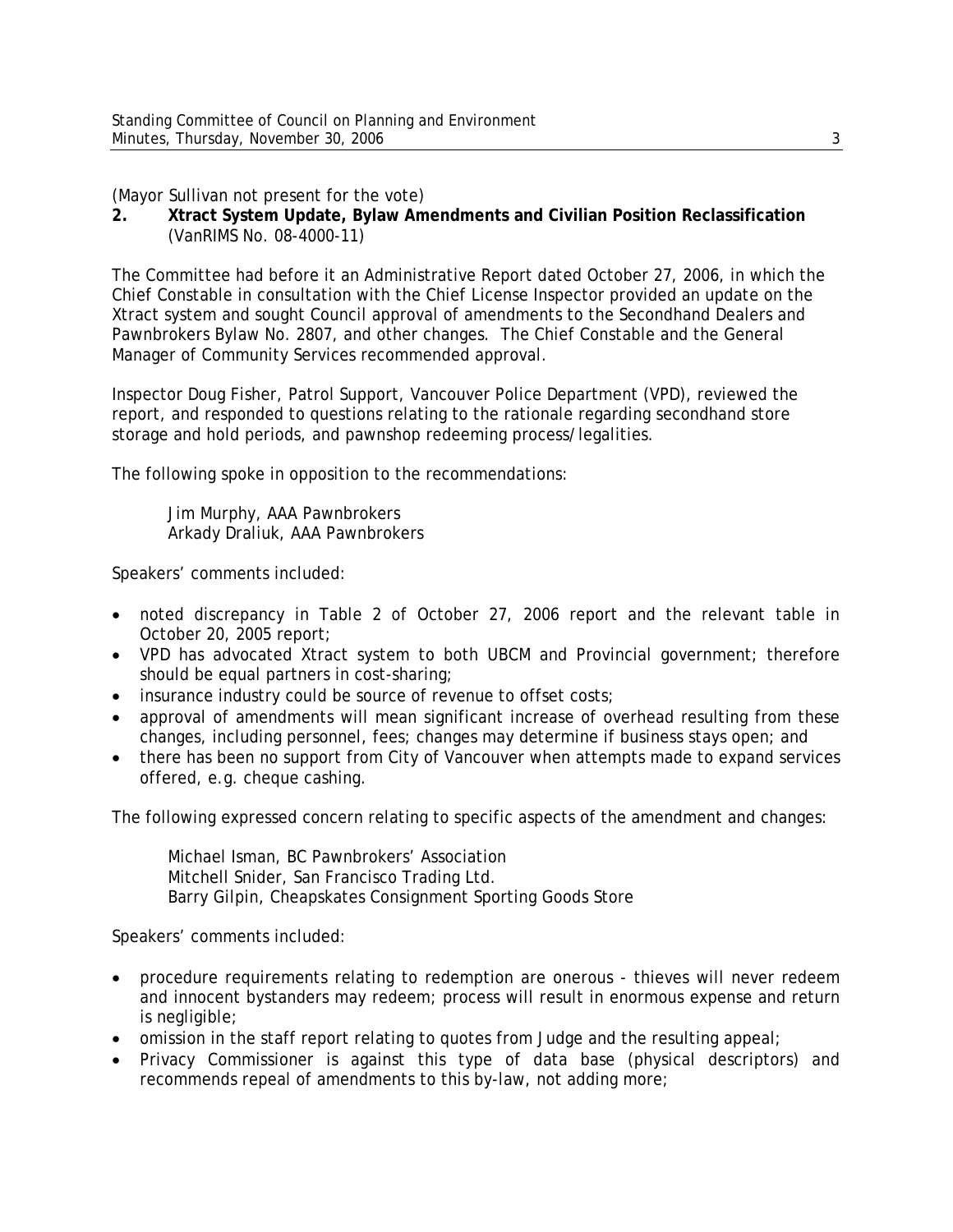- Civil Liberties Association does not believe local governments have the power to impose these types of requirements;
- should not pass by-laws putting all people doing business with pawnbrokers under surveillance;
- should not collect personal information which is invasion of privacy;
- putting onus on business owners to provide physical descriptors is unjust and physical descriptors can be changed easily; and
- cost of secondhand storage onerous and impractical.

Inspector Fisher, along with Guy Gusdal, License Coordinator, responded to questions relating to the following:

- fees and potential for funding from insurance brokers;
- collecting of personal information and potential for digital photos, including cost to business owners;
- identification options for both property and individuals;
- control of movement of secondhand goods;
- secondhand storage;
- redemption reporting process;
- impact of proposed amendments on crime; and
- effect of current court case on amendments, if approved.

# MOVED by Councillor Chow

THAT the Committee recommend to Council

- A. THAT Council approve amendments to the Secondhand Dealers and Pawnbrokers By-law No. 2807 as generally outlined in Appendix A of Administrative Report *Xtract System Update, Bylaw Amendments and Civilian Position Reclassification,* dated October 27, 2006, to amend the definition of "picture identification", report physical descriptors of the customer to the police, eliminate the option of paper reporting, revise pawn reporting, and provide for separate secondhand store storage.
- B. THAT Council authorize the Director of Legal Services to bring forward the appropriate by-law amendments generally as set out in Appendix A of Administrative Report *Xtract System Update, Bylaw Amendments and Civilian Position Reclassification,* dated October 27, 2006.
- C. THAT Council, through the Mayor, send a letter to the Solicitor General and the Ministry of Public Safety, to be copied to UBCM, supporting the enactment of a Provincial Act to control the movement of secondhand goods.

CARRIED UNANIMOUSLY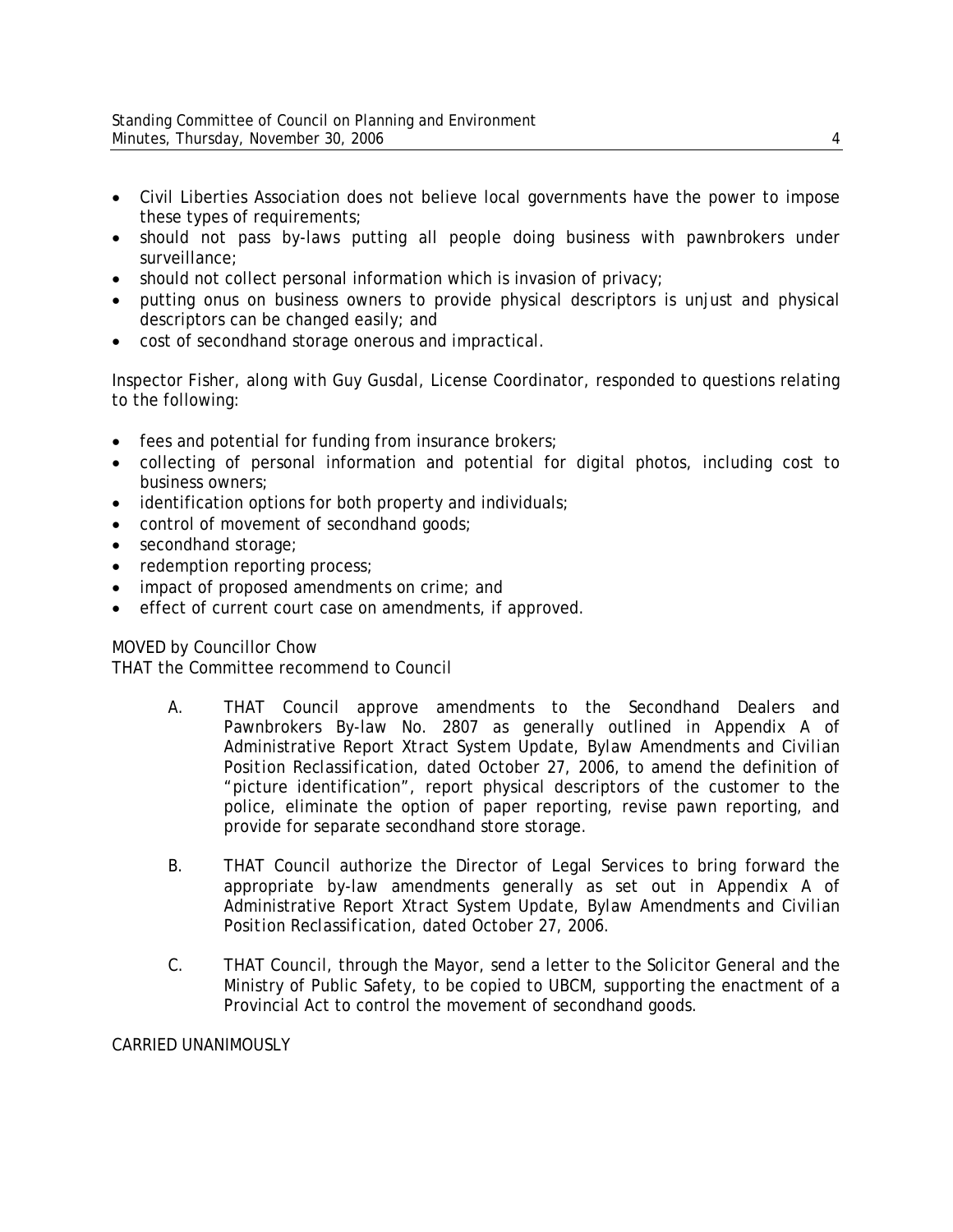### **3. Integrated Stormwater Management Plan for the Still Creek Watershed**  (VanRIMS No. 08-3900-10)

The Committee had before it a Policy Report dated November 10, 2006 in which the General Manager of Engineering Services in consultation with the Director of City Plans sought Council approval of the draft Integrated Stormwater Management Plan (ISMP) for the Still Creek watershed and that the Plan's action items be used when carrying out activities in the watershed. The General Managers of Engineering Services and Community Services and the City Manager recommended approval.

Steve McTaggart, Assistant Sewers & Drainage Engineer, reviewed the report and along with Don Brynildsen, Assistant City Engineer - Water & Sewers, and Tom Timm, General Manager, Engineering Services, responded to questions relating to:

- twinning of pipes throughout the entire watershed;
- vision for 2055, including potential for inclusion in City's ecodensity plans;
- remedial actions regarding industrial lands and source controls;
- implications of using salt on road systems during inclement weather; and
- educational tools/programs.

Staff also advised that Burnaby approved the plan as presented.

### MOVED by Councillor Deal

THAT THE Committee recommend to Council

- A. THAT Council approve the Integrated Stormwater Management Plan (ISMP) including the vision, goals and strategies for the Still Creek Watershed entitled "From Pipe Dreams to Healthy Streams", as summarized in Policy Report *Integrated Stormwater Management Plan for the Still Creek Watershed",* dated November 20, 2006.
- B. THAT staff pursue the ISMP action items that can be readily incorporated, at no significant cost, into City activities and programs in the Still Creek Watershed.
- C. THAT staff report back on the ISMP action items that will require additional staff and financial resources to undertake.
- D. THAT staff participate in a Vancouver-Burnaby-GVRD coordinating committee for the Still Creek watershed to facilitate programs in accordance with the Plan.

CARRIED UNANIMOUSLY

The Committee adjourned at 4:10 p.m.

\* \* \* \* \*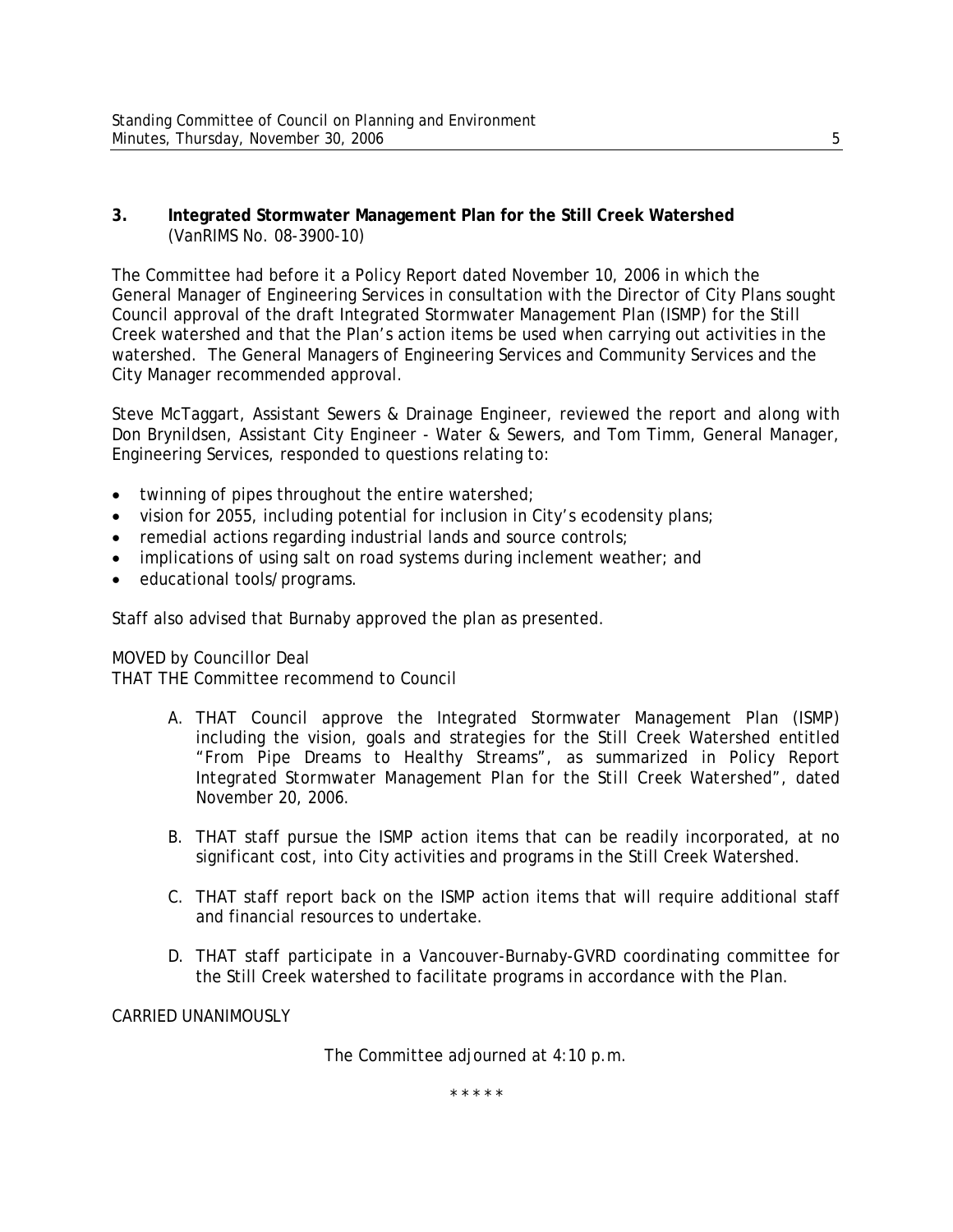

# **CITY OF VANCOUVER**

# **REGULAR COUNCIL MEETING MINUTES STANDING COMMITTEE OF COUNCIL ON PLANNING AND ENVIRONMENT**

### **NOVEMBER 30, 2006**

A Regular Meeting of the Council of the City of Vancouver was held on Thursday, November 30, 2006, at 4:10 p.m., in the Council Chamber, Third Floor, City Hall, following the Standing Committee on Planning and Environment meeting, to consider the recommendations and actions of the Committee.

| <b>PRESENT:</b>               | Mayor Sam Sullivan<br><b>Councillor Suzanne Anton</b><br>Councillor Elizabeth Ball<br>Councillor David Cadman<br>Councillor George Chow<br><b>Councillor Heather Deal</b><br>Councillor Peter Ladner<br>Councillor B.C. Lee<br><b>Councillor Raymond Louie</b> |
|-------------------------------|----------------------------------------------------------------------------------------------------------------------------------------------------------------------------------------------------------------------------------------------------------------|
| <b>ABSENT:</b>                | Councillor Kim Capri - Leave of Absence (Civic Business)<br><b>Councillor Tim Stevenson</b>                                                                                                                                                                    |
| <b>CITY MANAGER'S OFFICE:</b> | Judy Rogers, City Manager                                                                                                                                                                                                                                      |
| <b>CITY CLERK'S OFFICE:</b>   | Diane Clairmont, Meeting Coordinator                                                                                                                                                                                                                           |
| <b>COMMITTEE OF THE WHOLE</b> |                                                                                                                                                                                                                                                                |

MOVED by Councillor Anton SECONDED by Councillor Louie

> THAT this Council resolve itself into Committee of the Whole, Mayor Sullivan in the Chair.

CARRIED UNANIMOUSLY

# **COMMITTEE REPORTS**

### **Report of Standing Committee on Planning and Environment November 30, 2006**

Council considered the report containing the recommendations and actions taken by the Standing Committee on Planning and Environment. Its items of business included: